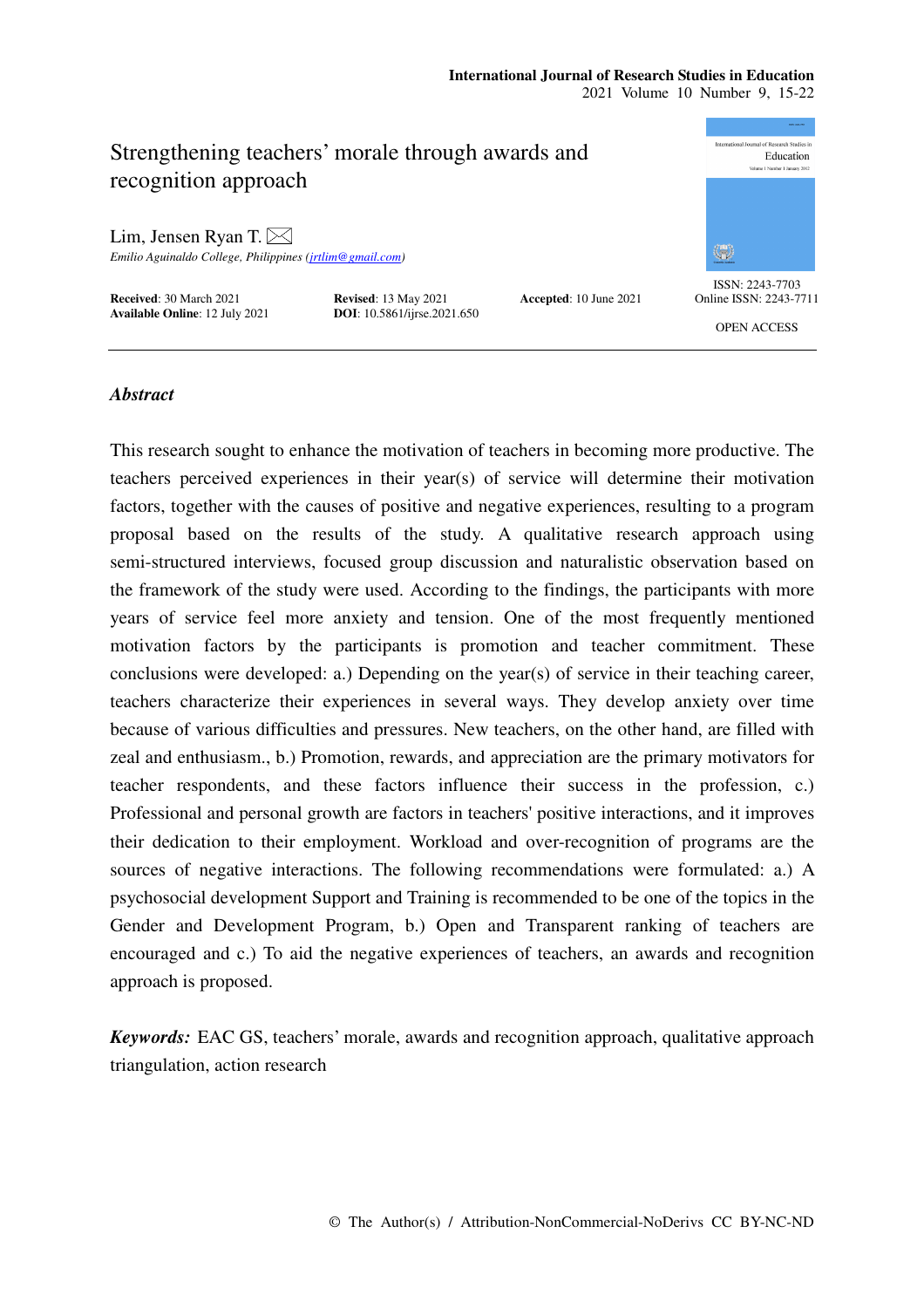# **Strengthening teachers' morale through awards and recognition approach**

# **1. Introduction**

The teaching profession is shifting in relation to changing educational and social dynamics. Teachers are willing to place themselves at the forefront of this discussion and to be intimately active in shaping the direction of a wider educational transition, even though their experiences, concerns, and values have been largely absent from the national educational debate. A greater understanding of the causes and effects of teacher motivation, confidence, professional identification, and related dynamics is critical for a more optimistic educational environment, increased teacher effectiveness, and a better educational experience for all students from an educational policy and wider cultural perspective. As a result, it is critical to investigate the effect of such efforts, as well as the existing educational climate, school contextual influences, and personal views and values, on teachers' daily lives. There are multiple and dynamic factors that attract people to teaching, keep teachers motivated, and contribute to the development and evolution of their professional selves. Teachers' emotions are fundamental to their professional experiences, personalities, and beliefs, and teaching is an emotionally intense mode of work (Leithwood & Beatty 2018).

Most teachers find it difficult to distinguish their professional and personal identity because teaching is not a career but a vocation (Lens & de Jesus 2019), and the vocational essence of teaching – or a sense of calling or purpose – is a powerful force in their lives. Teachers' professional orientation, or self-perception, is often linked to non-cognitive characteristics, such as psychological, emotional, and interpersonal characteristics that influence human thinking, values, beliefs, behavior, and interaction. Teachers' values, dedication, and sense of moral intent were likely important factors in their decision to join the profession, and these forces continue to be important to their professional identities, to the point where a teacher's self-image and sense of moral mission are closely connected with their professional self-efficacy and identity. Teachers' emotions, beliefs, sense of efficacy, and professional identity are all impaired when conditions hinder the emotional essence of education (Hargreaves 2018). Teachers often encounter a disconnect between the spiritual and affective goals of their work and the external forces that affect it for several reasons, perhaps most notably due to the increased demands of the changing educational environment. In other words, as Hargreaves (2020) points out, the teaching profession's service ethic is "trapped inside a rationalized and bureaucratized system," and many teachers believe that such circumstances are becoming more prevalent.

Educational policies are not always driven by what we know about students' motivation to learn or teachers' motivation to teach. As educational change occurs, the aims of reform and the intrinsic motivation of participants must be aligned. Since education policies have an impact on teachers' professional identities, motivation, and morale, it is important to understand the many factors that influence how teachers see themselves, their students, and their work. When deciding how to better go about school reform, it is beneficial to place teachers' beliefs, principles, norms, behaviors, and sources of morale and motivation in the larger inter-relational sense of schools, societies, and wider elements of educational discourse.

Expectations and teacher workloads rise year after year. Teachers can have low morale since their job sometimes involves long periods of isolation from their colleagues. Teachers engage with their students for most of the day. Finding time to speak and collaborate with other teachers is almost impossible due to factors such as the layout of a school campus, teachers working alone in their classrooms, and scheduling constraints. Teachers can become dissatisfied because of this. A successful performance management framework will help teachers recognize developmental opportunities and put succession planning processes in place. Within the educational sector, performance appraisals are useful tools for improving employee performance. Many schools' performance management systems, on the other hand, are under extreme scrutiny as teachers are kept responsible for their students' performance. Bad performance management systems in schools, according to Day (2018), resulted in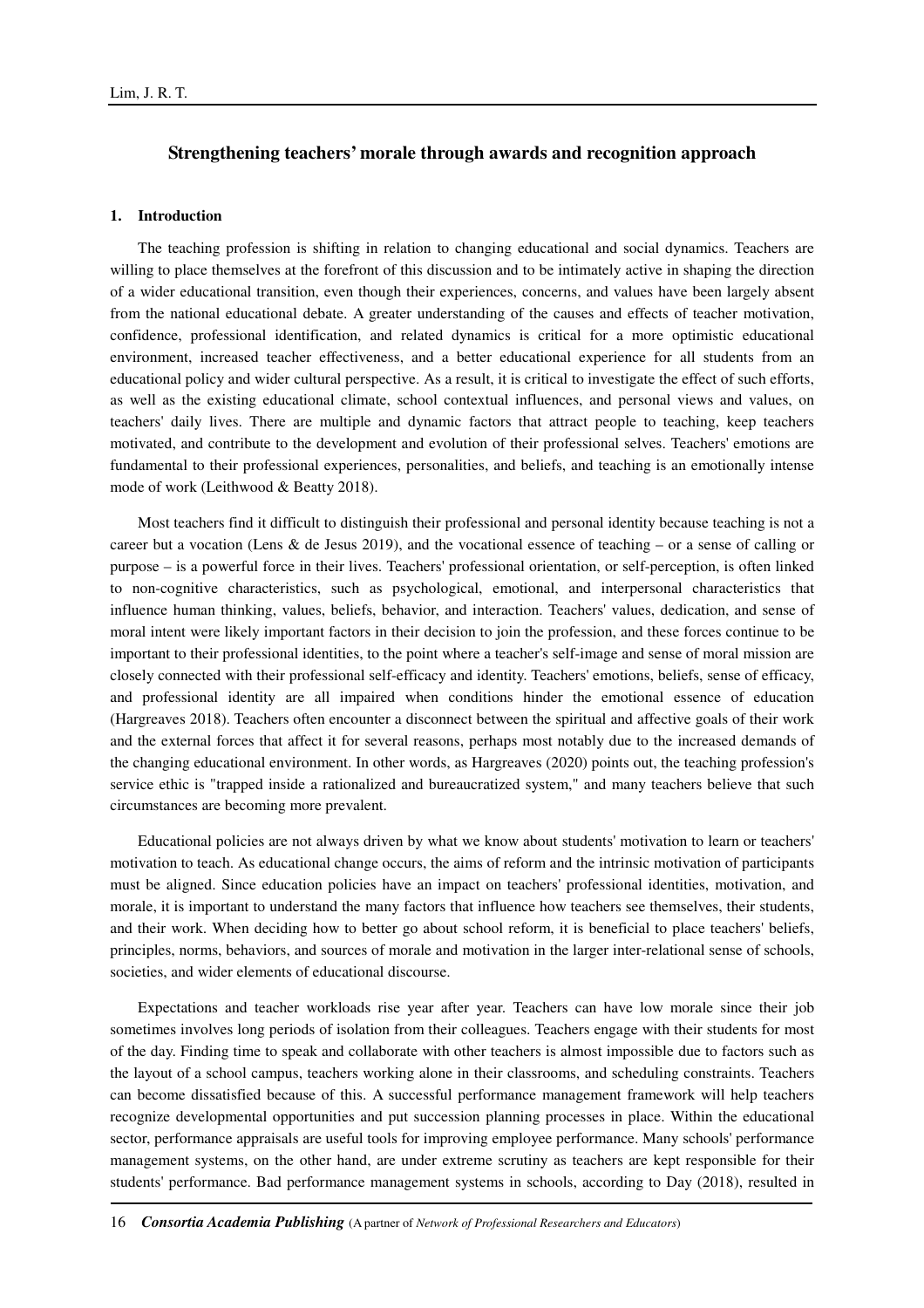destabilization, increased workload, intensification of work, a crisis of professional identity for many teachers, and a loss of public trust and service quality consequently. However, positive performance feedback is critical for younger teachers to remain in the profession. The degree to which teachers are permitted to engage in the performance assessment method has a substantial impact on their expectations of procedural fairness and the utility of performance input. Employee morale can be boosted by giving them praise for their work. When employee morale is high, which decreases tension, absenteeism, and attrition while also improving employee efficiency. Increased success recognition motivates teachers to advance their careers. Non-recognition of achievement, on the other hand, lowers the quality of schoolchildren's education. Educators should, as a result, be provided with consistent reviews on their own results as well as praise for a job well done.

### *1.1 Statement of purpose*

Through the Program for awards and recognition, this aims to resolve the issues and concerns about efficiency of service of teachers at the same time increasing their productivity at Lopez National Comprehensive High School. This study seeks to study the experiences of participants in their career as teachers, the support that they want, need and are getting from their superiors.

## *1.2 Literature review*

Since the late 1990s, teacher motivation research has evolved and grown, with a significant increase in literature in the field of teacher motivation research across different social cultural contexts over the last decade. The special issue on motivation for teaching published by Learning and Instruction in 2008 was a major step forward, with the emphasis on applying existing motivational theories to the realm of teaching, which Watt and Richardson (2018) have dubbed a "Zeitgeist of interest". The special issue was an important catalyst for setting the agenda for future teacher motivation research by making a significant contribution to the application of motivational theories in the emerging research area of teachers' career choice, education studies, and professional engagement.

Teacher shortages have been recorded in many western countries, including the United States, Australia, and some European countries such as the United Kingdom, Germany, and Norway (Kyriacou & Kunc 2017; Weiss 2019). Early teacher attrition, teaching force ageing, imbalance of high demand with less reward, limited career opportunities, less job security, and low prestige have all been identified as possible causes of current and potential teacher shortages (OECD 2015; Richardson & Watt, 2015, 2016; Sinclair 2018). Teacher motivation research is also important because it is a critical factor that is linked to a variety of variables in education, including student motivation, educational reform, teaching practice, and teachers' psychological fulfillment and well-being. As a result, it is beneficial for educators to figure out how to recruit new teachers and keep them in the classroom. Providing recognition and awards programs for outstanding teachers has been shown to be beneficial.

According to research, both the United States and Australia have a significant shortage of these systems. Teachers who have received recognition and awards for their work have recognized recognition systems for motivating them to continue delivering high-quality instruction. These programs are built on a strong base of motivational theories. In terms of teaching the science behind motivational ideas, teacher educators should make "recognition" an integral part of their curriculum. They may also enable K-12 schools to recognize outstanding teachers who collaborate with university teacher educators to support student teachers. Merit pay is a common principle in the United States and Australia, but research has shown that it is a non-motivator and has not resulted in major changes in student learning performance in most programs that have implemented it.

Despite this wide range, there are three key types of performance-based incentive programs that have been studied extensively in the literature and are used in educational systems. The first model is called merit pay, and it entails individual monetary rewards based on student achievement as well as classroom observation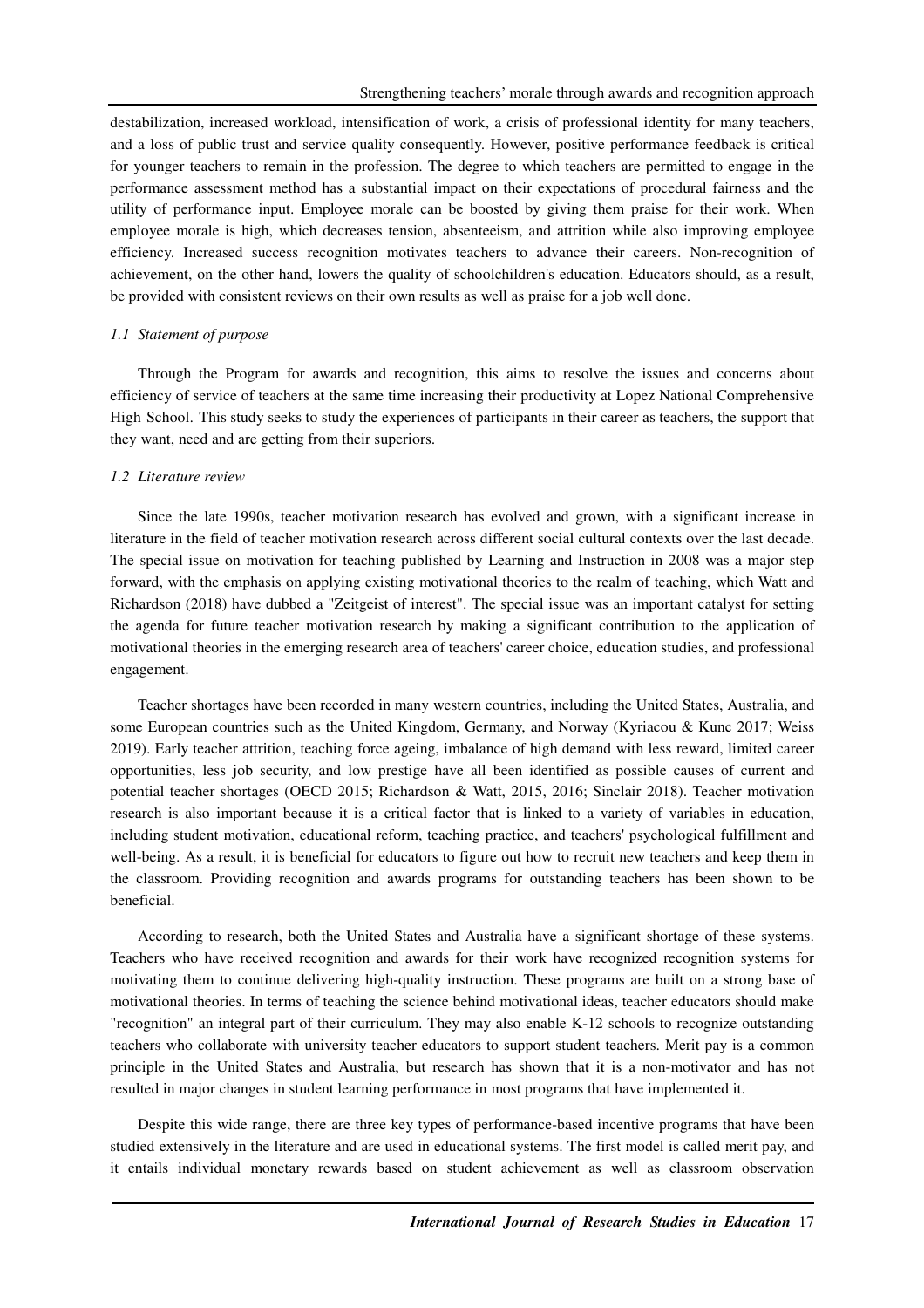# Lim, J. R. T.

(McCollum 2019). The second model is known as knowledge and skill-based compensation, which entails individual monetary incentives for gained qualifications and demonstrated knowledge and skills that are thought to improve student success (Odden, 2020).

Knowledge and skill-based pay varies from merit-based pay in that it specifies exactly what is being measured. It is argued that the expertise and skills assessed are related to teacher proficiency, implying that knowledge and skill-based compensation improves teachers' ability. The third model is school-based incentive, which entails monetary incentives for groups of students, usually based on their results. Over the years, motivational theories have centered on the factors that contribute to highly motivated employees. Teachers' appreciation is expressed in, and supported by, two motivational theorists and a recent worker motivation survey. Herzberg's worker motivation theory defined two types of motivators for employees. Hygiene and motivation are the two levels, and each serves a different function for a worker. Pay, working environments, relationships with coworkers, supervisory competence, and business policies are all examples of 'hygiene' considerations. These factors, according to Herzberg, do not guarantee that a worker would be highly motivated. This is where his 'motivational' influences come into play, and they must be met. Achievement, duty or autonomy, appreciation, and development opportunities are among these variables.

Maslow (1954), a second well-known motivational thinker, classified individual needs into a hierarchy. He concluded that humans' more fundamental needs must be met before higher-level needs can be met. Working for success and self-actualization are two of his higher-level requirements (del Castillo, 2021). He defined adequate pay as one of the fundamental needs that must be met to secure life's necessities. Having job security and protection, forming a pleasant work group, and feeling needed are among the second and third levels of Maslow's basic needs. He summarized that higher-level needs such as respect, acceptance, and self-actualization can only be sought and fulfilled after these essential needs are met. Amabile and Kramer (2017), looked at the diary entries of hundreds of workers from a variety of companies. The aim of the study was to find ways to eliminate common obstacles to workers' advancement to improve long-term creative output. Staff can be uplifted by straightforward aims, autonomy, and nourishers, according to the researchers. This included coworker and supervisor support, gratitude, and collegiality. Respect, motivation, emotional support, and association were the four large categories they discovered to have a profound effect on workers' inner work lives.

Recognition, support, and appreciation were identified by many of these motivational theorists and researchers as motivating factors in enhancing worker productivity and self-image. This research aims to enhance the motivation of teachers in becoming more productive. The participants' perceived experiences in their year(s) of service will determine their motivation factors, together with the causes of positive and negative experiences, resulting in a program proposal based on the results of the study.



*Figure 1*. Research Paradigm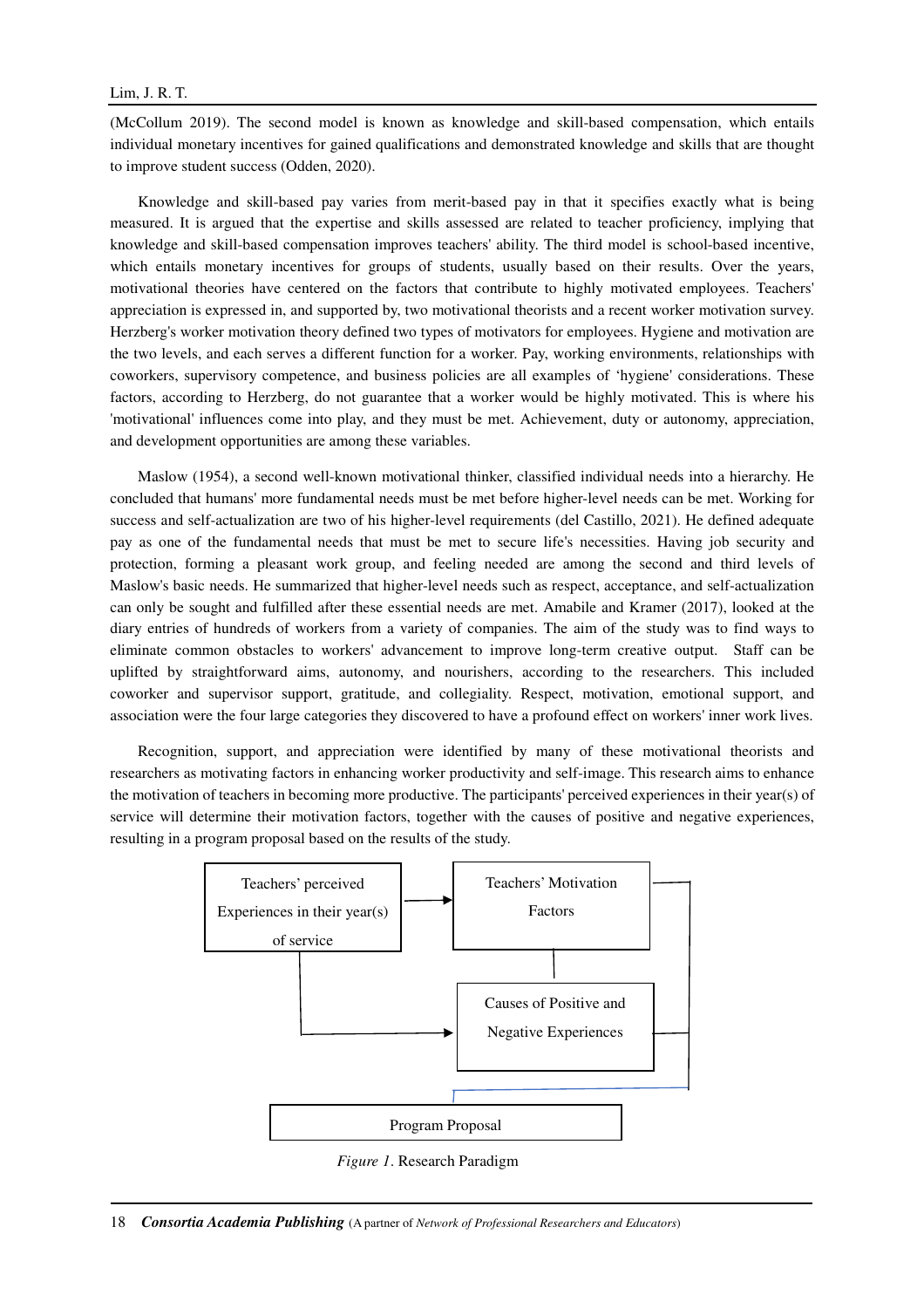This study is only limited to the teaching personnel of Lopez National Comprehensive High School regardless of their year(s) in service, age, sex, and civil status. The researcher selected the participants varying from their plantilla position, and year level through a focused group discussion, online interviews and observations using qualitative research design. The group was composed of 12 participants including the recorder and documenter.

# **2. Methodology**

A qualitative research approach using semi-structured interviews, focused group discussion and naturalistic observation based on the framework of the study was used. According to Pring (2017), qualitative research seeks to understand a given research problem or topic from the perspectives of the local population that it involves. In broad terms qualitative research is an approach that allows one to examine experiences in detail (Hennink, Hutter & Bailey 2017). Qualitative data are organized, interpreted, analyzed, and communicated to address real world scenarios in the teaching world. The researcher asked permission from the school head in organizing the focused group, from this the researcher went to the different departments to seek permission from their department heads through a formal written letter. The proceedings of the discussion were recorded via voice recorder with the permission of the members of the group through an informed consent form. All proceedings are kept confidential, no names will be revealed throughout this paper, and information gathered were only be used for research purposes only.

### **3. Results and Discussion**

The purpose of this study is to examine the experiences of participants at Lopez National Comprehensive High School regardless of the pandemic being experienced at present. The perceptions of the participants were examined, and the results were as follows:

# *3.1 Teaching experiences*

**Question**: Considering your experience, how likely are you to rate it?

According to the findings of the interview, the participants with more years of service feel more anxiety and tension. Teacher A said "My first teaching experience taught me a lot about what it means to be a teacher and a lot about myself. I have always known that creating lesson plans was difficult, so I'm glad I got this opportunity to help me prepare for the future." Teacher C "I have found that I do not have a clear sense of time when I am teaching, so I now know to make sure to make a plan of what will be completed at what time," Teacher F. "There is nothing that makes a teacher happier than watching their students excel and recognizing that they have assisted in providing students with the skills they need for the future". According to the results, most participants who have been in service longer have been disappointed with their careers from Teacher B, D and E. "The most difficult experience I've had in my teaching career was coping with a parent who was constantly moaning about what we did in the classroom," says Teacher D. To meet their students, teachers must have the following qualities: versatility, compassion, self-discipline, drive, and patience. When creating lesson plans and ensuring that students understand the materials on which they will be tested, teachers must also consider state and local testing goals. Teacher H said, "Teachers must be able to adapt their teaching methods to ensure that all of their students learn effectively." From Teacher J and H, "Teachers are not granted proper appreciation of their activities and excellent accomplishments,". These factors influence the respondents' teaching and service efficiency.

# *3.2 Motivation factors of Participants*

**Question:** What support do you get for your personal and professional development?

One of the most frequently mentioned motivation factors by participants is promotion and teacher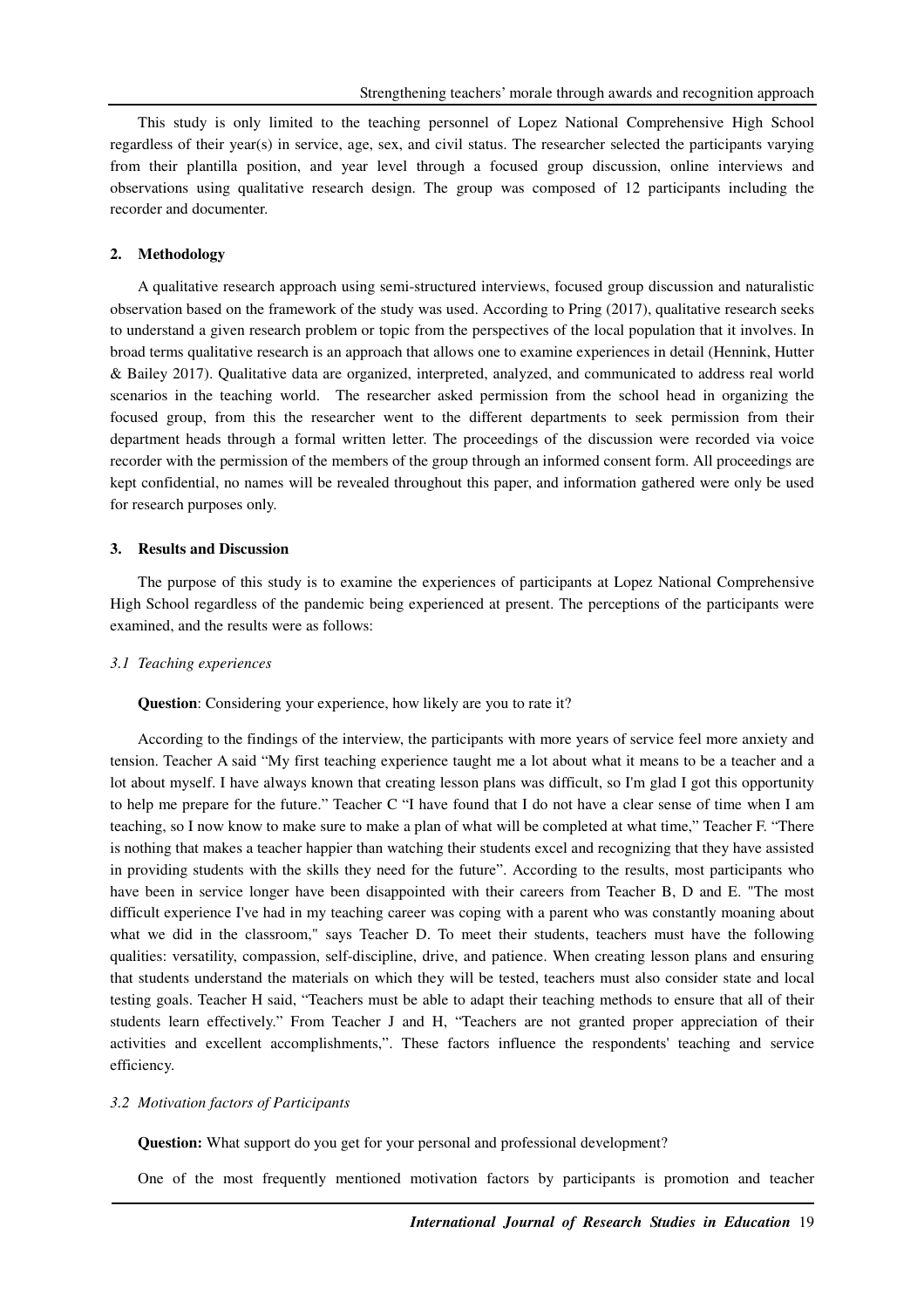#### Lim, J. R. T.

commitment. As teacher D said, "My motivation factor is to be promoted as much as possible and grab every opportunity". Added Teacher B "Being recognized for my works and services with a proper promotion system of the school can help us a lot in boosting our potential". This may be because when promotion activities are consistent and fair, if teachers are promoted on merit and there is a salary increase if promoted, it leads to a positive improvement in teacher behavior and tends to boost their morale to put them at a higher level. Teacher A said "sometimes, we do not get what we need"

Like Teacher E "We do not get any mentoring from our department, or even coaching for us new in the field, it's just that we ask sometimes from other departments". This is consistent with previous longitudinal research that found that high levels of teacher promotion were associated with a positive social and psychological climate in the classroom, which led to increased efficiency and effectiveness in job performance, as well as a willingness to stay longer. Since it positively improves teacher attitudes, a high compensation system resulted in teacher engagement. Employee loyalty is dependent on incentives and appreciation, according to the findings, which are consistent with previous research. Teacher C said, "I would want to be recognized through an incentive program", a recognition program might help us in the motivation to stay in the service, but it should be fair and square regardless of the tenure". According to Andrew (2015), Ubom (2020), an effective incentive system may be a strong motivator, however an inefficient reward system can contribute to employee de-motivation. Similarly, Kabiito (2015) discovered in his analysis of monetary incentives and organizational engagement of civil servants in the District administration that the more monetary rewards are given to workers, the more committed they become, and thus the incentive to work for the District increases.

#### *1.1 Causes of Negative and positive experiences,*

#### *Positive experiences*

**Question**: Are you satisfied with the programs being offered by the school? Why or why not?

Attend conferences, seminars, and refresher courses when different training programs are offered. It helps to raise their morale and encourage them to perform at a higher degree of dedication. As teacher B said, "one of my good experiences is attending free training programs which enhances my skills", I enjoyed the workshops given by the school to us teachers", complied to teacher C: these programs we had in the past few years of teaching helped me a lot in a positive outlook of teaching." The results are consistent with those of Burke (2015), who discovered that workers who participated in the most amount of training programs and classified the training they completed as most important regarded the organization as more supportive, viewed the company more favorably, and had less intention to leave. Also, Teacher D said, "as an applicant in the promotion system I am happy with the system that is being implemented this administration", Teacher G: "yes I am satisfied it's just that the requirements prohibit us new teachers to apply because of the accomplishments we have is very few compared to the teachers more tenured than us". Teachers' social connections can be strengthened because of their professional engagement, adding to the social resource of the school. The studies also show that there is a connection between teacher productivity and teacher training, which includes structured pre-service preparation, in-service professional development, and informal training. According to a study conducted by Nyakundi (2018) in Kenya's Thika west district, better educated and experienced teachers are more likely to be assigned to students with higher ability and with less disciplinary issues.

### *Negative Experiences*

Without an in-depth sociological perspective on teachers' perceptions of stress, coping, and emotion control, too much paperwork has influenced negative experiences of teachers as an individual psychological phenomenon. Stress, on the other hand, has been conceptualized as a social phenomenon faced by the person in the realm of education. Teacher B: "I am stressed when bulk paper works are being demanded of us", Teacher D added: "it is the workload of paper works which causes me negative experiences" and ``submitting with unreasonable due dates". This has influenced negative experiences of teachers as an individual psychological phenomenon.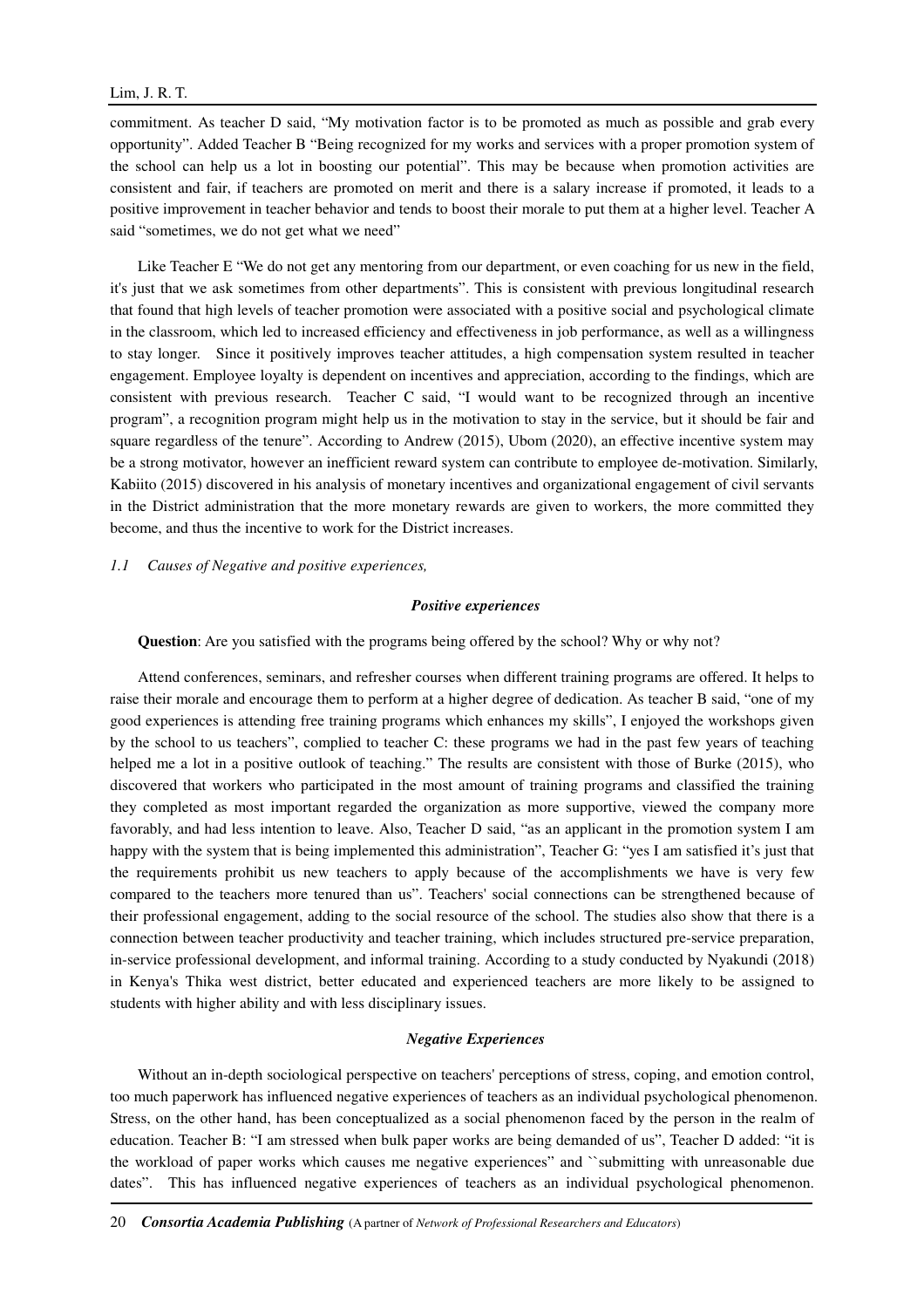Stress, on the other hand, has been conceptualized as a social phenomenon faced by the person in the realm of education. Another Participant teacher F said: "I am stressed when bulk paper works are being demanded of us". Some descriptions of teacher emotions, referring to "styles" of teachers, "stages" of emotional experience, and "forms" of caring, continue to depend on a developmental predictability underpinning without issue. As the educational environment shifts, this happens amid reports of clearly unsealed teacher identities. Teachers must not only show a certain emotional front, but they must also function as role models, creating this "front" as a key part of their role, according to the principle of emotional labor (Dominguez 2017).

# **4. Conclusion**

The following are the conclusions of the study: a.) Depending on the year(s) of service in their teaching career, teachers characterize their experiences in several ways. They develop anxiety over time because of various difficulties and pressures. New teachers in the service, on the other hand, are filled with zeal and enthusiasm., b.) Promotion, rewards, and appreciation are the primary motivators for teacher respondents, and these factors influence their success and orientation in the profession, c.) Professional and personal growth are factors in teachers' positive interactions, and it improves their dedication to their employment. Workload and over-recognition of programs are the sources of negative interactions. Teachers' degree of dedication is regarded as a vital factor in their participation in the school's critical, cooperative, and reflective performance.

With the conclusions stated above these are the recommendations formulated: a.) A psychosocial development Support and Training is recommended to be one of the topics in the Gender and Development Program of the school, b.) Open and Transparent rankings of teachers are highly encouraged and c.) To aid the negative experiences of teachers, an awards and recognition approach is proposed which can enhance their morale.

#### **5. References**

- Barber, M., & Mourshed, M. (2017). How the world's best-performing school systems come out on top. New environments for teacher education. *Music Educators Journal, 79*(2), 41–43.
- Crosswell, L., & Elliott, B. (2004). *Committed teachers, passionate teachers: The dimension of passion associated with teacher commitment and engagement*. Paper presented at the Annual Conference of the Australian Association for Research in Education, November, in Melbourne, Australia. www.aare.edu.au/04pap/cro04237.pdf
- Darling-Hammond, L. (2000). How teacher education matters. *Journal of Teacher Education, 51*(3), 166–173. https://doi.org/10.1177/0022487100051003002
- Day, C. (2000). *Stories of change and professional development. In The life and work of teachers.* International perspectives in changing times.
- Del Castillo, F. (2021). Self-actualization towards positive well-being: Combating despair during the COVID-19 pandemic, *Journal of Public Health*. https://doi.org/10.1093/pubmed/fdab148
- European Commission. (2017). *Improving the quality of teacher education.* Communication from the Commission to the Council and the European Parliament.
- Fullan, M. (2005). *Leadership and sustainability: System thinkers in action*. Thousand Oaks, CA: Corwin Press.
- Gilligan, C. (2012). *In a different voice: Psychological theory and women's development.* Cambridge, MA: Harvard University Press.
- Hansen, F. T. (2007). Phronesis and authenticity as keywords for philosophical praxis in teacher training. Paideusis. *Journal of Canadian Philosophy of Education, 16*(3), 15–32. https://doi.org/10.7202/1072486ar
- Hargreaves, A. (2010). The emotional geographies of teachers' relations with colleagues. *International Journal of Educational Research, 35,* 503–527. https://doi.org/10.1016/S0883-0355(02)00006-X
- Hargreaves, A., & Tucker, E. (2011). Teaching and guilt: Exploring the feelings of teaching. *Teaching & Teacher Education, 7*(5/6), 491–505. https://doi.org/10.1016/0742-051X(91)90044-P
- Hargreaves, D. H. (2010). The occupational culture of teaching. In P. Woods (Ed.), *Teacher strategies:*